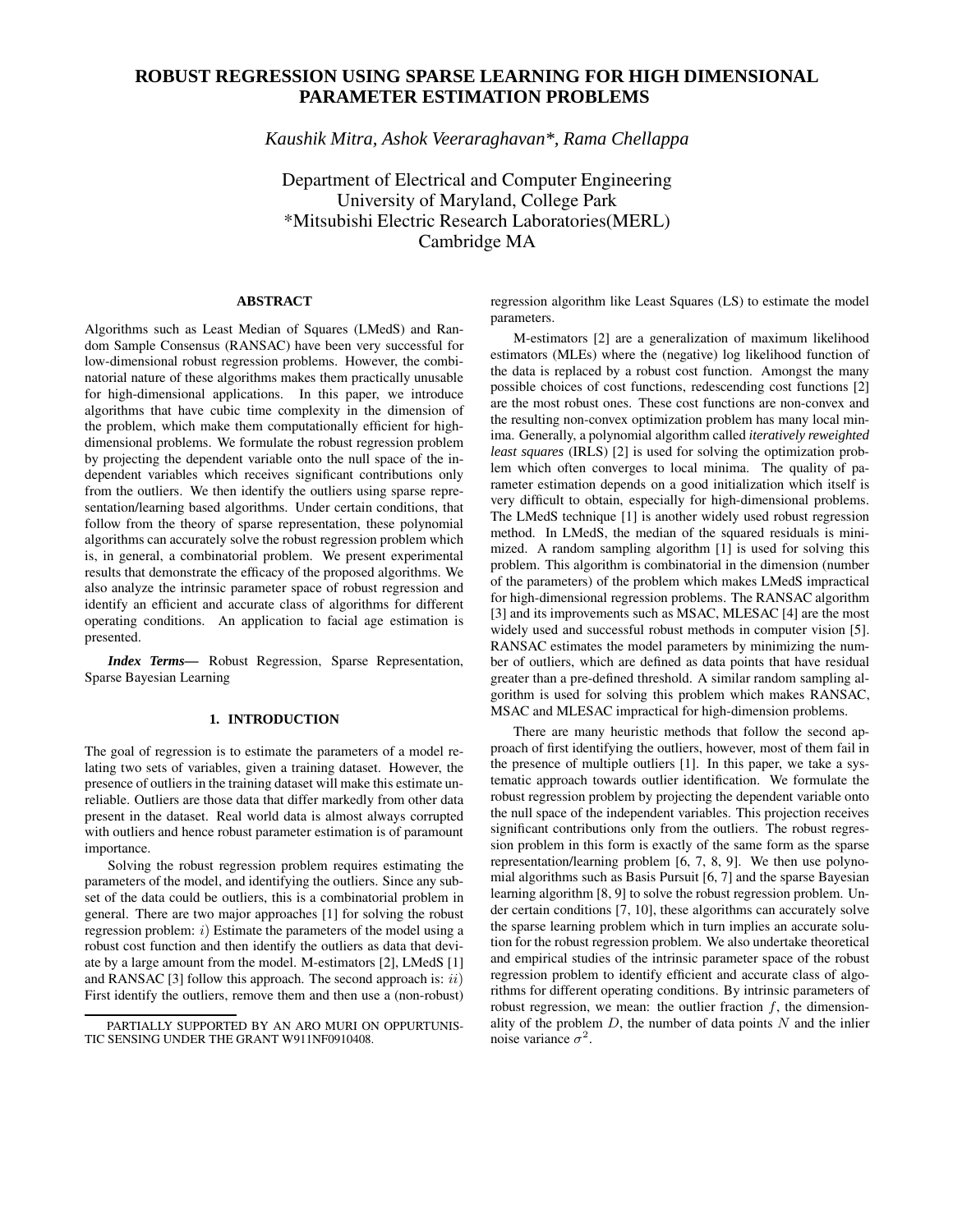We would like to note that a similar mathematical formulation arises when considering channel coding problem over the reals, which is addressed in [11].

#### **2. ROBUST REGRESSION AND SPARSE LEARNING**

We consider a simple linear regression model, where the dependent variable  $y$  is related to the independent variable  $x$  and a parameter vector w through the relation:

$$
y = w_0 + x^1 w^1 + \dots + x^D w^D + e
$$
  
=  $\mathbf{x}^T \mathbf{w} + e$  (1)

where *e* is the observation noise. In regression, the objective is to estimate w from a training dataset of N observations  $(y_i, \mathbf{x_i})$ ,  $i =$  $1, 2 \cdots, N$ . In the absence of outliers,  $e_i = n_i$  where  $n_i$ s' are generally considered as independent, zero mean Gaussian noise. In the presence of outliers, the observation error  $e_i$  can be modeled as  $e_i = n_i + s_i$  where  $n_i$  and  $s_i$  are independent of each other,  $n_i$ is the inlier Gaussian noise and  $s_i$  represents the outlier error. The regression model then becomes:

$$
y_i = \mathbf{x_i}^{\mathbf{T}} \mathbf{w} + n_i + s_i
$$

The above model can also be written as

$$
y = Xw + n + s \tag{2}
$$

where  $\mathbf{y}=(y_1,\ldots,y_N)^T, \mathbf{n}=(n_1,\ldots,n_N)^T, \mathbf{s}=(s_1,\ldots,s_N)^T$ and  $\mathbf{X} = [\mathbf{x}_1, \dots, \mathbf{x}_N]^T$ .

Our goal is to estimate w while being robust to outliers. Similar to RANSAC, a robust way to do this will be to find a w which minimizes the number of outliers. Mathematically this can be stated as:

$$
\min_{\mathbf{s},\mathbf{w}} ||\mathbf{s}||_0 \text{ such that } ||\mathbf{y} - \mathbf{X}\mathbf{w} - \mathbf{s}||_2 \le \mu \tag{3}
$$

where  $||\mathbf{s}||_0$  is the  $L_0$  norm of s which counts the number of nonzero elements in s,  $\mu$  is a threshold which depends on the variance of the inlier noise n. The problem in (3) has two unknowns: w and s. It can be simplified by removing one of the unknowns, the parameter w, by projecting y onto the left null space of X. The matrix **X** has dimension  $N \times D$  where the rows correspond to the N data points and the columns correspond to the  $D$  dimensions, with  $N > D$ . The N-dimensional columns of **X** span a D-dimensional subspace, known as the column space. This is assuming that the columns are linearly independent; if they are not, then one can reduce the dimensionality of the problem by eliminating the dependent columns. The orthogonal complement to the column space of  $X$  is the left null space of **X** which is a  $(N - D)$  dimensional subspace. Let C be a matrix whose rows form an orthonormal basis for the left null space of **X**, that is, **C** is a  $(N - D) \times N$  matrix with  $CX = 0$ . Pre-multiplying  $(2)$  by C, we get

$$
Cy = CXw + Cn + Cs
$$
  
\n
$$
z = g + Cs
$$
 (4)

where  $z = Cy$  and  $g = Cn$ , which is again Gaussian noise. The robust regression problem stated in  $(3)$  now becomes

The robust regression problem stated in 
$$
(3)
$$
 now becomes:

$$
\min_{\mathbf{s}} ||\mathbf{s}||_0 \text{ such that } ||\mathbf{z} - \mathbf{C}\mathbf{s}||_2 \le \epsilon \tag{5}
$$

where  $\epsilon = \mu \sqrt{(N - D)/N}$ . This formulation is an equivalent but a simpler version of (3). Once we find s, by solving (5), we can identify the outliers as those data that correspond to the non-zero entries of s. We can then remove these outliers and find the leastsquares (LS) estimate of w using the remaining data. Note that the LS estimate is statistically optimal for Gaussian noise.

A naive way to solve (5) would be to do a combinatorial search. However, recently there has been a lot of work on sparse representation/learning [6, 7, 8, 9] which essentially tries to solve the above problem. Two of the major approaches for solving the sparse learning problem are: 1) the convex relaxation approach [6, 7] and 2) the Bayesian approach [8, 9]. The convex relaxation approach is also related to the emerging field of Compressive Sensing (CS) [10]. We use these two approaches to develop two robust regression algorithms.

#### **2.1. Basis Pursuit Robust Regression**

Instead of solving (5), we solve the following problem:

$$
\min_{\mathbf{s}} ||\mathbf{s}||_1 \text{ such that } ||\mathbf{z} - \mathbf{C}\mathbf{s}||_2 \le \epsilon \tag{6}
$$

The above problem is a convex relaxation of the original problem (5), in which the  $L_0$  norm has been replaced by the  $L_1$  norm [7]. (6) is closely related to Basis Pursuit Denoising [7, 6] and we will refer to the robust regression algorithm that uses this algorithm as the Basis Pursuit Robust Regression (BPRR). It has been shown in [10, 7] that if s was sparse to begin with then under certain condition ('Restricted Isometry Property' or 'incoherence') on the matrix C, (5) and (6) will have the same solution up to a bounded uncertainty due to  $\epsilon$ . However, in our case, C depends on the training dataset and may not satisfy those conditions.

#### **2.2. Bayesian Sparse Robust Regression**

The Bayesian approach for solving (5) is known as the sparse Bayesian learning approach [8, 9]. In this approach, a sparsity enforcing prior is imposed on s. Each element of s is assumed to be a zero-mean Gaussian random variable

$$
p(\mathbf{s}|\alpha) = \prod_{i=1}^{N} \mathcal{N}(s_i|0, {\alpha_i}^{-1})
$$

where  $\alpha$  is a vector of hyper-parameters. An individual hyperparameter is associated with each element of s. The likelihood term is given by

$$
p(\mathbf{z}|\mathbf{s}, \sigma^2) = \mathcal{N}(\mathbf{z} - \mathbf{C}\mathbf{s}, \sigma^2)
$$

where  $\sigma^2$  is the variance of the Gaussian noise Cn. During inference, the hyper-parameters  $\alpha_i$  and  $\sigma$  are first estimated using the evidence maximization framework[8] which are then used for finding the MAP estimate of s. We will, henceforth, refer to the robust regression algorithm that uses this algorithm as Bayesian Sparse Robust Regression (BSRR).

The regression model in (1) is linear in both the unknown parameter w and the independent variable x. However, all the above analysis also applies to models linear only in w, that is, models of the form

$$
y = \sum_{j=0}^{M-1} w^j \phi^j(\mathbf{x}) + e
$$
  
=  $\mathbf{w}^T \phi(\mathbf{x}) + e$  (7)

where  $\phi^j(\mathbf{x})$  could be nonlinear functions of **x**.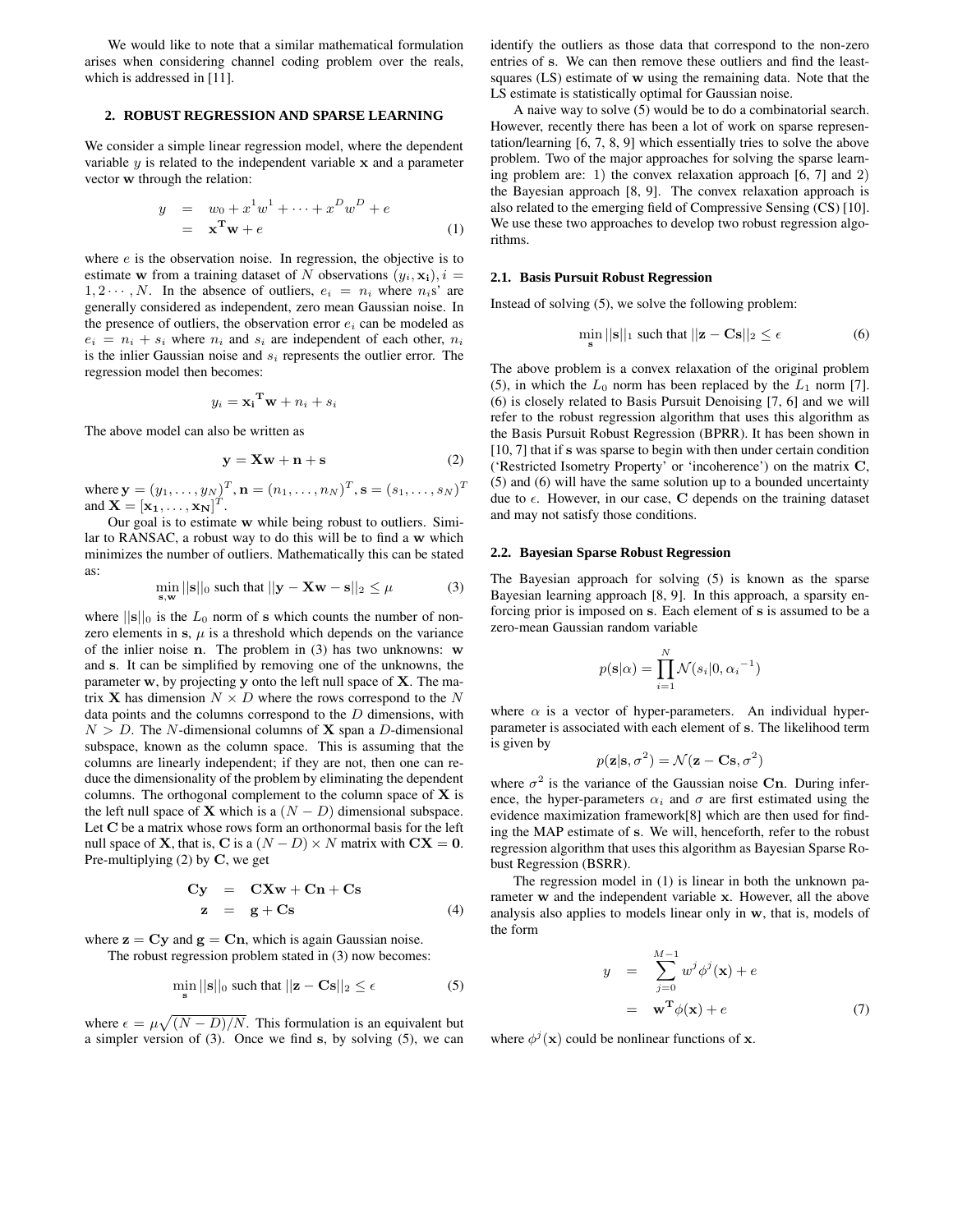

**Fig. 1**. Mean angle error in degrees vs. outlier fraction for dimension 2, 8 and 32 respectively. Only BSRR, BPRR, M-estimator and  $L_1$ regression are shown for dimension 32 as the other algorithms are too slow to be practical. BSRR performs very well for all the dimensions, more so for dimension 32 where the performance of the other feasible algorithms such as BPRR, M-estimators and  $L_1$  regression degrades considerably.

## **3. THEORETICAL AND EMPIRICAL STUDIES OF THE INTRINSIC PARAMETER SPACE OF ROBUST REGRESSION**

The four important intrinsic parameters of the robust regression problem are the outlier fraction  $f$ , the dimensionality of the problem  $D$ , the number of data points  $N$  and the inlier noise variance  $\sigma^2$ . Here, we study the performance of the proposed algorithms, BPRR and BSRR, and compare it to that of M-estimators, LMedS, RANSAC, MSAC and  $L_1$  regression (least absolute errors regression). The performance criteria are regression accuracy and computational complexity. We first discuss the theoretical computational complexity of the algorithms and then empirically study them for regression accuracy.

BPRR and BSRR have a computational complexity of  $O(N^3 +$  $D^3$ ). The IRLS algorithm, used for solving the M-estimators, has a complexity of  $O(D^3/3+D^2N)$  and the complexity of  $L_1$  regression is  $O(N^3)$ . None of them have any direct dependence on f or  $\sigma^2$ . The number of selections  $k$  that the random sampling algorithm in LMedS, RANSAC and MSAC have to make to successfully find a good solution with probability  $p$  is given by [3]

$$
k = \min\left(\frac{\log(1-p)}{\log(1-(1-f)^D)}, \binom{N}{D}\right) \tag{8}
$$

So, these algorithms are combinatorial in D. We can easily conclude from this discussion that BSRR, BPRR, M-estimators and  $L_1$ regression are the feasible algorithms for high-dimensional robust regression problems whereas LMedS, RANSAC and MSAC are not.

Next, we perform a series of experiments using synthetically generated data. The inlier data is obtained by sampling a Gaussian distribution  $\eta(\mathbf{0}, \sigma^2 \mathbf{I})$  around a randomly generated  $(D-1)$ dimensional hyperplane in a  $R^D$  space. The outlier data is obtained by uniformly sampling a bounded space containing the hyperplane. Regression accuracy is measured by the angle error between the estimated normal to the hyperplane and the ground truth normal. BSRR, BPRR, RANSAC and MSAC need estimates of the inlier noise standard deviation which we provide as the median absolute residual of the least squares estimate. We have used the MATLAB implementation of bisquare (Tukey's biweight) M-estimator. Other Mestimators give similar results.

In the first experiment, we study the performance of the algorithms as a function of outlier fraction and dimension. The number of data points was fixed at 1000 and noise variance  $\sigma^2$  at 4. Fig. 1 shows the variation of mean angle error with outlier fraction for dimension 2, 8 and 32. For dimension 32, we only show BSRR,

BPRR, M-estimator and  $L_1$  regression as the other algorithms are too slow to be practical. BSRR performs very well for all the dimensions, more so for dimension 32 where the performance of the other feasible algorithms such as BPRR, M-estimators and  $L_1$  regression degrades considerably. At low-dimensions, MSAC also gives good performance.

Next, we vary the dimension while keeping the number of data points fixed at 5000, the outlier fraction at 0.4 and noise variance  $\sigma^2$ at 4. Fig. 2 shows that BSRR performs very well up to dimension 128. BSRR performs well at even higher dimensions if the number of data points is increased proportionally with the dimension. The time taken by BSRR was about 6 minutes for all the dimensions. We do not show LMedS, RANSAC and MSAC results as they are impractical for dimension 16 onwards. BPRR is also slow and hence was not studied here.



**Fig. 2**. Mean angle error vs. dimension for outlier fraction 0.4. BSRR performs very well upto dimension 128. It can perform well at even higher dimensions if the number of data points is increased proportionally with the dimension.

We also study the effect of inlier noise variance on the performance of the algorithms. For this we fixed the dimension at 8, the outlier fraction at 0.4 and the number of data points at 1000. Fig. 3 shows that BSRR performs robustly for a wide range of inlier noise variances. From the above experiments, we can easily conclude that BSRR should be the preferred algorithm for high-dimensional robust regression problems. At low-dimensions both BSRR and MSAC show good performance.